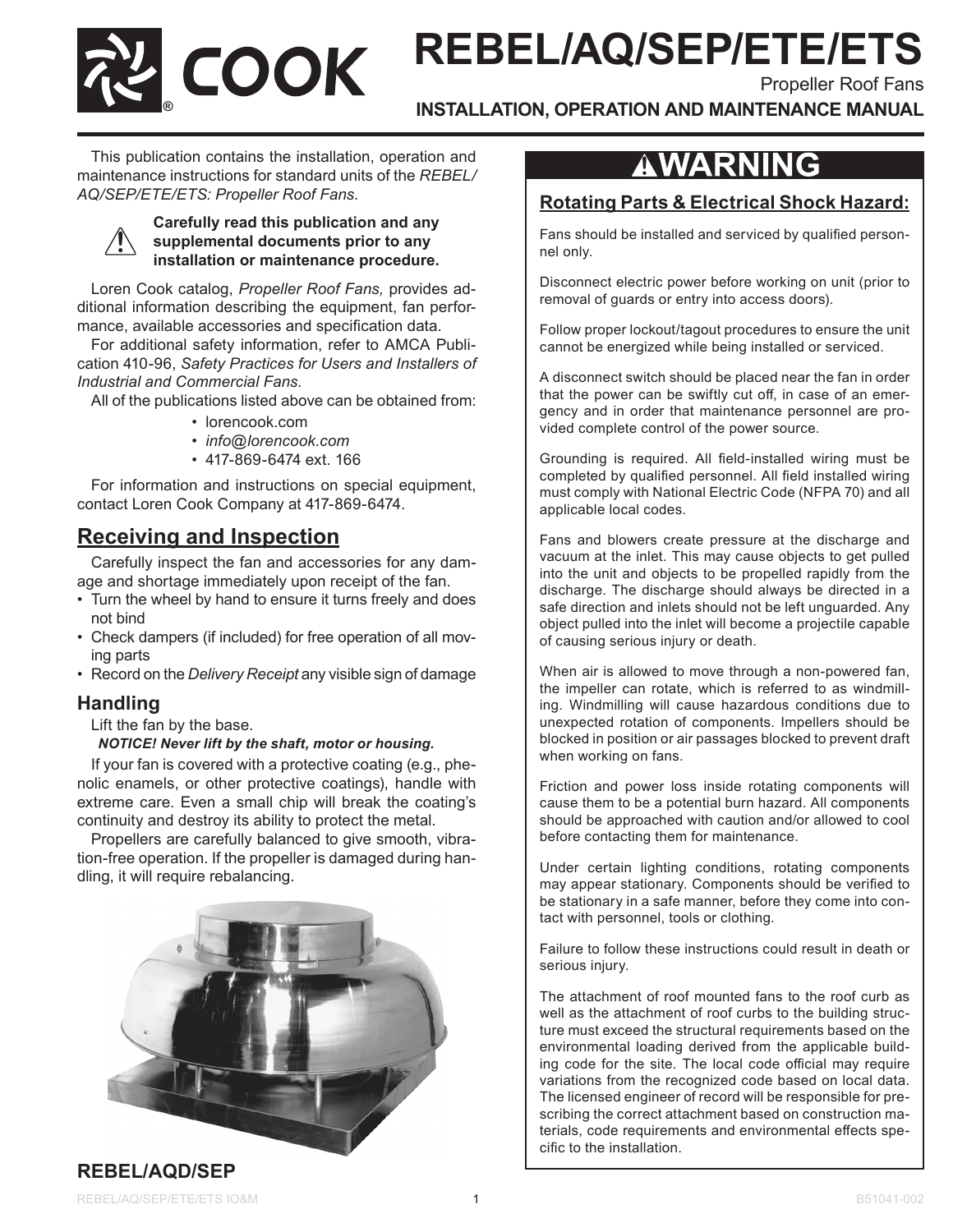## **Storage**

If the fan is stored for any length of time prior to installation, store it in its original shipping crate and protect it from dust, debris and the weather.

#### **Outdoor Storage**

To maintain good working condition of the fan when it is stored outdoors or at a construction site, follow the additional instructions below.

- Coat the shaft and bearings with grease or rust preventative compound to help seal out moisture
- Periodically rotate the propeller and operate the dampers (if supplied) to keep a coating of grease on all internal bearing parts
- Periodically inspect the fan to prevent damaging conditions.
- Block propeller to prevent natural rotation
- Cover the unit with some type of weather cover to pre-vent moisture, corrosion, dirt or dust accumulation

## **Installation**

### **Damper Installation**

If your fan is supplied with dampers, follow the directions below. If your fan does not include dampers, proceed to *Motor Installation*.

- 1. Place the damper inside the curb. Ensure the damper will open freely for the correct direction of the airflow.
- 2. Secure to curb at the damper shelf by installing at least two sheet metal screws (#10 x 1/2") on each side of the damper, through the tray, with the screw head catching the flange on the damper. This will prevent the exhaust dampers from lifting and keep the supply dampers centered.
- 3. Drill a hole in the curb shelf for conduit needed for motor wiring.
- 4. Operate the dampers manually to ensure the blades move freely. Dampers should be released from full open position to check for proper closing.



## **Motor Installation (Belt Drive Fans)**

To prevent damage to the fan during shipping, motors 5 HP and larger, and extremely heavy motors (cast iron or severe duty) are shipped loose and must be field mounted.

- 1. Remove the motor plate mounting bolts and the motor plate.
- 2. Remove the motor mounting bolts from the motor plate.
- 3. Mount the motor to the motor plate aligning to the appropriate holes.
- 4. Place the motor plate on the power assembly and reinstall the mounting bolts.



## **Belt and Pulley Installation**

If your fan is a direct drive, proceed to *Wiring Installation*. Belt tension is determined by the sound of the belts when the fan is first started. The belts will produce a loud squeal, which dissipates after the fan is operating at full capacity.

If belt tension is too tight or too loose, lost efficiency and damage can occur.

Do not change the pulley pitch diameter to change tension. The change will result in a different fan speed.

- 1. Loosen the motor plate adjustment nuts on motor base and move motor plate in order that the belts can easily slip into the grooves on the pulleys. Never pry, roll, or force the belts over the rim of the pulley.
- 2. Adjust the motor plate until proper tension is reached. For proper tension, a deflection of approximately 1/4" per foot of center distance should be obtained by firmly pressing the belt. Refer to *Figure 1*.
- 3. Lock the motor plate adjustment nuts in place.
- 4. Ensure pulleys are properly aligned. Refer to *Figure 2*.

### **Pulley Alignment**

Pulley alignment is adjusted by loosening the motor pulley setscrew and by moving the motor pulley on the motor shaft.

*Figure 2* indicates where to measure the allowable gap for the drive alignment tolerance. All contact points (indicated by WXYZ) are to have a cap less than the tolerance shown in the table. When the pulleys are not the same width, the allow-able gap must be adjusted by half of the difference in width. *Figure 3* illustrates using a carpenter's square to adjust the position of the motor pulley until the belt *Figure 3* is parallel to the longer leg of the square.



## **Wiring Installation**

All wiring should be in accordance with local ordinances and the National Electrical Code, NFPA 70. Ensure the power supply (voltage, frequency, and current carrying capacity of wires) is in accordance with the motor nameplate. Refer to the *Wiring Diagrams* on page 3.

*Lock off all power sources before unit is wired to power source.*

Leave enough slack in the wiring to allow for motor movement when adjusting belt tension.



*NOTICE! Follow the wiring diagram in the disconnect switch and the wiring diagram provided with the motor. Correctly label the circuit on the main power box and always identify a closed switch to promote safety (i.e., red tape over a closed switch).*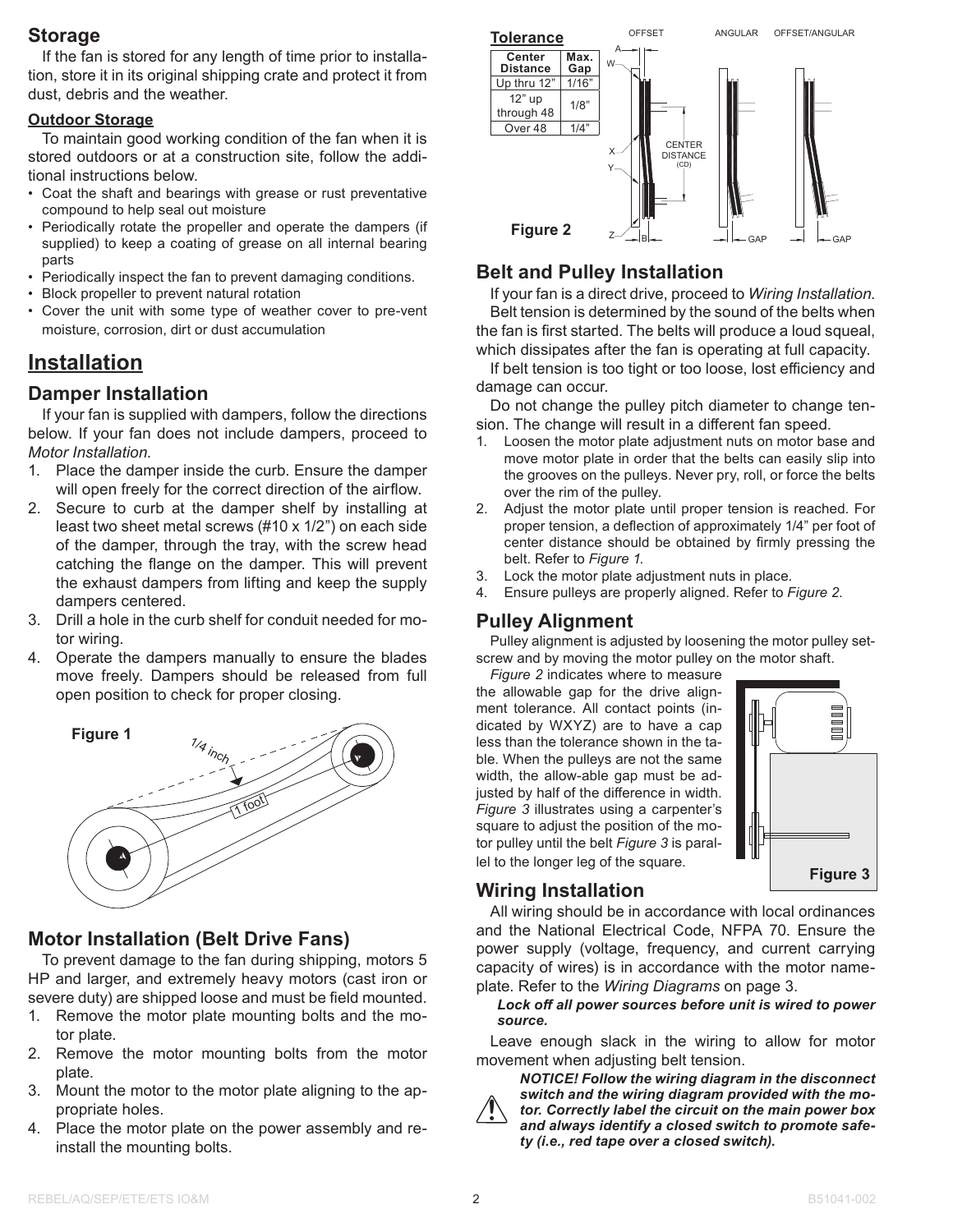### **Fan Installation**

The fan support (roof curb) should provide a level surface for installation. If the roof is pitched more than 1/2:12, a sloped curb must be used to correct for the incline.

Place fan over roof opening. Secure the fan with lag screws, anchor bolts, or other suitable fasteners.

| <b>Setscrews</b> |                                 |                       |      | <b>Hold Down Bolts</b> |               |  |
|------------------|---------------------------------|-----------------------|------|------------------------|---------------|--|
| <b>Size</b>      | <b>Key Hex</b><br><b>Across</b> | Recommended<br>Torque |      | <b>Size</b>            | Recommended   |  |
|                  | <b>Flats</b>                    | Min.                  | Max. |                        | <b>Torque</b> |  |
| #8               | 5/64"                           | 15                    | 21   | $3/8$ "-16             | 324           |  |
| #10              | 3/32"                           | 27                    | 33   | $1/2$ "-13             | 780           |  |
| 1/4              | 1/8"                            | 70                    | 80   | $5/8 - 11$             | 1440          |  |
| 5/16             | 5/32"                           | 140                   | 160  | $3/4$ "-10             | 2400          |  |
| 3/8              | 3/16"                           | 250                   | 290  | $7/8 - 9$              | 1920          |  |
| 7/16             | 7/32"                           | 355                   | 405  | $1 - 8$                | 2700          |  |
| 1/2              | 1/4"                            | 560                   | 640  | $1 - 1/8 - 7$          | 4200          |  |
| 5/8              | 5/16"                           | 1120                  | 1280 | $1 - 1/4 - 7$          | 6000          |  |
| 3/4              | 3/8"                            | 1680                  | 1920 |                        |               |  |
| 7/8              | 1/2"                            | 4200                  | 4800 |                        |               |  |
| 1                | 9/16"                           | 5600                  | 6400 |                        |               |  |

#### **Recommended Torque for Setscrews/Bolts (IN-LB)**

## **Wiring Diagrams**

#### **Single Speed, Single Phase Motor**



When ground is required, attach to ground A or B with No. 6 thread forming screw. To reverse, interchange T-1 and T-4.

#### **2 Speed, 2 Winding, Single Phase Motor**



When ground is required, attach to ground A or B with No. 6 thread forming screw. To reverse, interchange T-1 and T-4 leads.

#### **Single Speed, Single Phase, Dual Voltage**



When ground is required, attach to ground A or B with No. 6 thread forming screw. To reverse, interchange T-5 and J-10 leads.

#### **Typical Damper Motor Schematic**



For 3 Phase, damper motor voltage should be the same between L and L<sub>2</sub>. For single phase application, disregard L<sub>3</sub>. \*Damper motors may be available in 115, 230 and 460 volt models. The damper motor nameplate voltage should be verified prior to connection. \*\*A transformer may be provided in some installations to correct the damper motor voltage to the specified voltage.

#### **3 Phase, 9 Lead Motor 3 Phase, 9 Lead Motor**

| <b>Y-Connection</b>          |                                                                      | <b>Delta-Connection</b>      |                                  |
|------------------------------|----------------------------------------------------------------------|------------------------------|----------------------------------|
| Low Voltage<br>208/230 Volts | <b>High Voltage</b><br>460 Volts                                     | Low Voltage<br>208/230 Volts | <b>High Voltage</b><br>460 Volts |
| $0 - 0 - 0$<br>4 5 6         | 56<br>$\begin{smallmatrix} 8 & 8 & 8 \\ 7 & 8 & 9 \end{smallmatrix}$ | 98<br>၀ g<br>၁ 5             | -9<br>8<br>8 8 8<br>4 5 6        |
| $182838$<br>7 $899$<br>L२    | 1929 39<br>$L_2$ $L_3$                                               | L२                           | 102030                           |

To reverse, interchange any two line leads.

#### **2 Speed, 1 Winding, 3 Phase Motor**



To reverse, interchange any two line leads. Motors require magnetic control.

#### **2 Speed, 2 Winding, 3 Phase**



**To Reverse:**

- High Speed: Interchange leads  $T_{11}$  and  $T_{12}$ .
- $\bullet$  Low Speed: Interchange leads  ${\sf T}_{\sf q}$  and  ${\sf T}_{\sf 2}$ .
- Both Speeds: Interchange any two line leads.

#### **REBEL Motor Wiring Diagram 125 V Single Phase**

| <b>ROTATION</b>  | <b>ROTATION</b> | <b>CONNECTION DIAGRAM</b> |
|------------------|-----------------|---------------------------|
| CW               | CCW             | BROWN —————               |
| <b>SHAFT END</b> | SHAFT END       | BRN/WHT -                 |
| PURPLE -         | $PURE -$        | <b>I INF</b>              |
| $PURE -$         | YELLOW-         | <b>BLACK-HI</b><br>INF    |
| YELLOW-          | YELLOW          | RED-LOW                   |
| YFI I OW         | $PIIRPIF$ $-$   |                           |

**EXHAUST**: Hub side away from motor. **SUPPLY**: Hub side towards motor.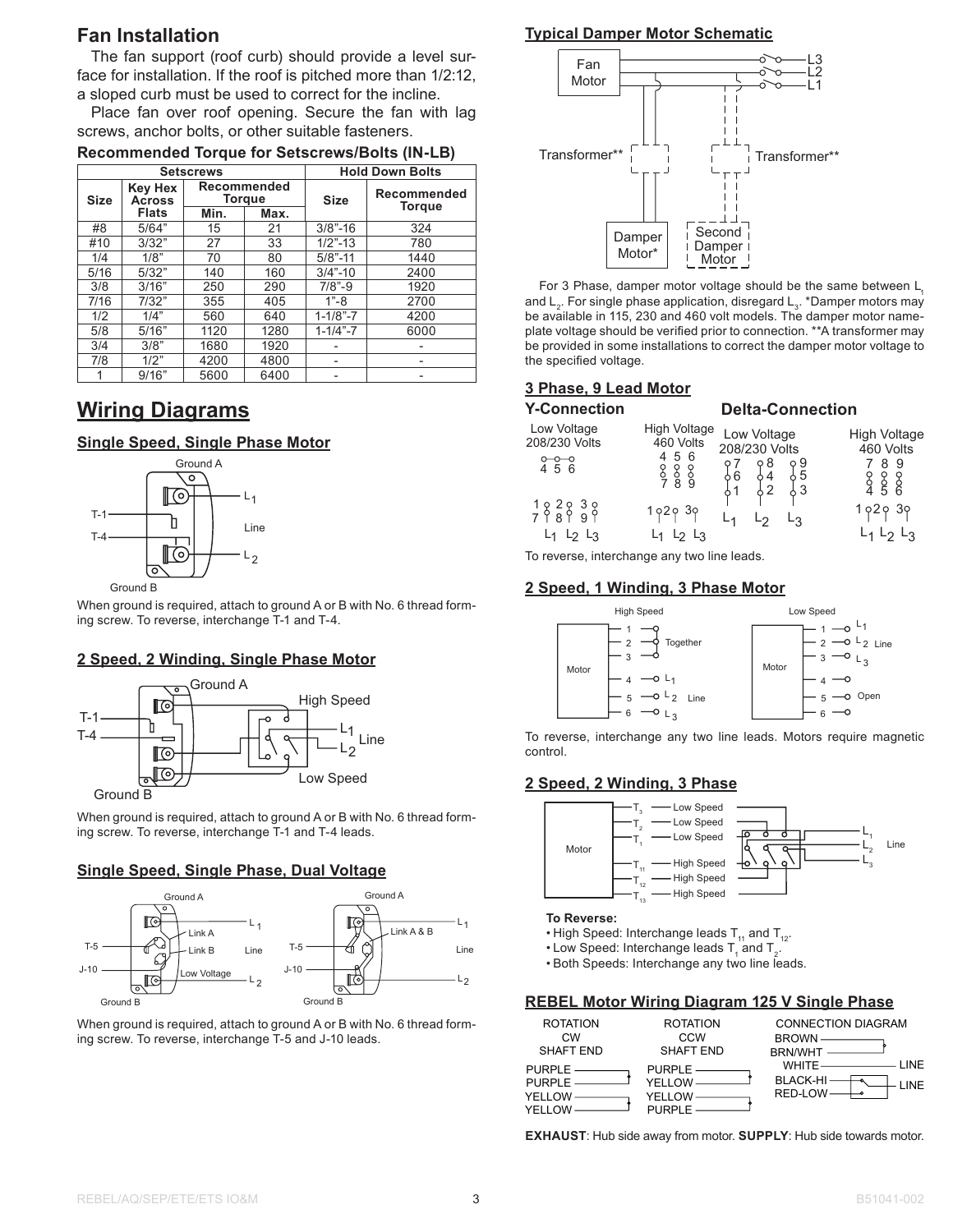## **Final Installation Steps**

- 1. Inspect fasteners and setscrews, particularly fan mounting and bearing fasteners, and tighten according to the recommended torque shown in the table below, *Recommended Torque for Setscrews/Bolts*.
- 2. Inspect for voltage with a voltmeter.
- 3. Ensure all accessories are installed.
- 4. Check wheel-to-inlet clearance on power roof fans.
- 5. Test the fan to be sure the rotation is the same as indicated by the arrow marked "*Rotation*."

## **Operation**

#### **Pre-Start Checks**

- 1. Lock out all the primary and secondary power sources.
- 2. Inspect fasteners and setscrews, particularly those used for mounting the fan, and tighten if necessary.
- 3. Inspect belt tension and pulley alignment. (Remember, if belt tension is correct, a loud squeal occurs as the fan increases to full power.)
- 4. Inspect motor wiring.
- 5. Ensure the belt touches only the pulleys.
- 6. Ensure fan and ductwork are clean and free of debris.
- 7. Test the fan to ensure the rotation of the wheel is the same as indicated by the rotation label.
- 8. Close and secure all access doors.
- 9. Restore power to unit.

#### **Start-Up**

Turn the fan on. In variable speed units, set the fan to its lowest speed. Inspect for the following:

- Direction of rotation
- Excessive vibration
- Unusual noise
- Bearing noise
- Improper belt alignment or tension (listen for a continuous squealing noise)
- Improper motor amperage or voltage.

*If a problem is discovered, immediately shut off the fan. Lock out all electrical power and check for the cause of the trouble. Refer to Troubleshooting, page 5.*

## **Inspection**

Inspection of the fan should be conducted at the first **30 minute**, **8 hour** and **24 hour** intervals of satisfactory operation. During the inspections, stop the fan and inspect as per the chart below.

#### **30 Minute Interval**

Inspect bolts, setscrews, and motor mounting bolts. Adjust and tighten as necessary.

#### **8 Hour Interval**

Inspect belt alignment and tension. Adjust and tighten as necessary.

#### **24 Hour Interval**

Inspect belt tension. Adjust and tighten as necessary.

#### **Filter**

If you fan is not supplied with filters proceed to *Maintenance*.

Inspect filters within the first two weeks of operation. If there is no excessive build-up, monthly servicing should be adequate.

To clean reusable aluminum filters, back flush with soap and water. When clean, shake off excess water and allow the filter to air-dry before reinstalling it.

## **Maintenance**

Establish a schedule for inspecting all parts of the fan. The frequency of inspection depends on the operating conditions and location of the fan.

Inspect belt alignment and tension. Adjust and tighten as necessary.

Inspect fans exhausting corrosive or contaminated air within the first month of operation. Fans exhausting contaminated air (airborne abrasives) should be inspected every three months. Clean the wheel and air inlets if material build-up is excessive. Excessive build-up can cause imbalance and failure of the wheel.

Regular inspections are recommended for fans exhausting non-contaminated air.

#### **It is recommended the following inspections be conducted twice per year:**

- Inspect bolts and setscrews for tightness. Tighten as necessary. Refer to *Torque chart*
- Inspect belt wear and alignment. Replace worn belts with new belts and adjust alignment as needed. Refer to *Belt and Pulley Installation*, page 2
- Bearings should be inspected as recommended in the *Conditions Chart*
- Inspect for cleanliness. Clean exterior surfaces only. Removing dust and grease on motor housing assures proper motor cooling

#### **Lubricants**

Loren Cook Company uses petroleum lubricant in a lithium base conforming to NLGI grade 2 consistency. Other grades of grease should not be used unless the bearings and lines have been flushed clean. If another grade of grease is used, it should be lithium-based.

An NLGI grade 2 grease is a light viscosity, low-torque, rust-inhibiting lubricant that is water resistant. Its temperature range is from -30°F to +200°F and capable of intermittent highs of +250°F.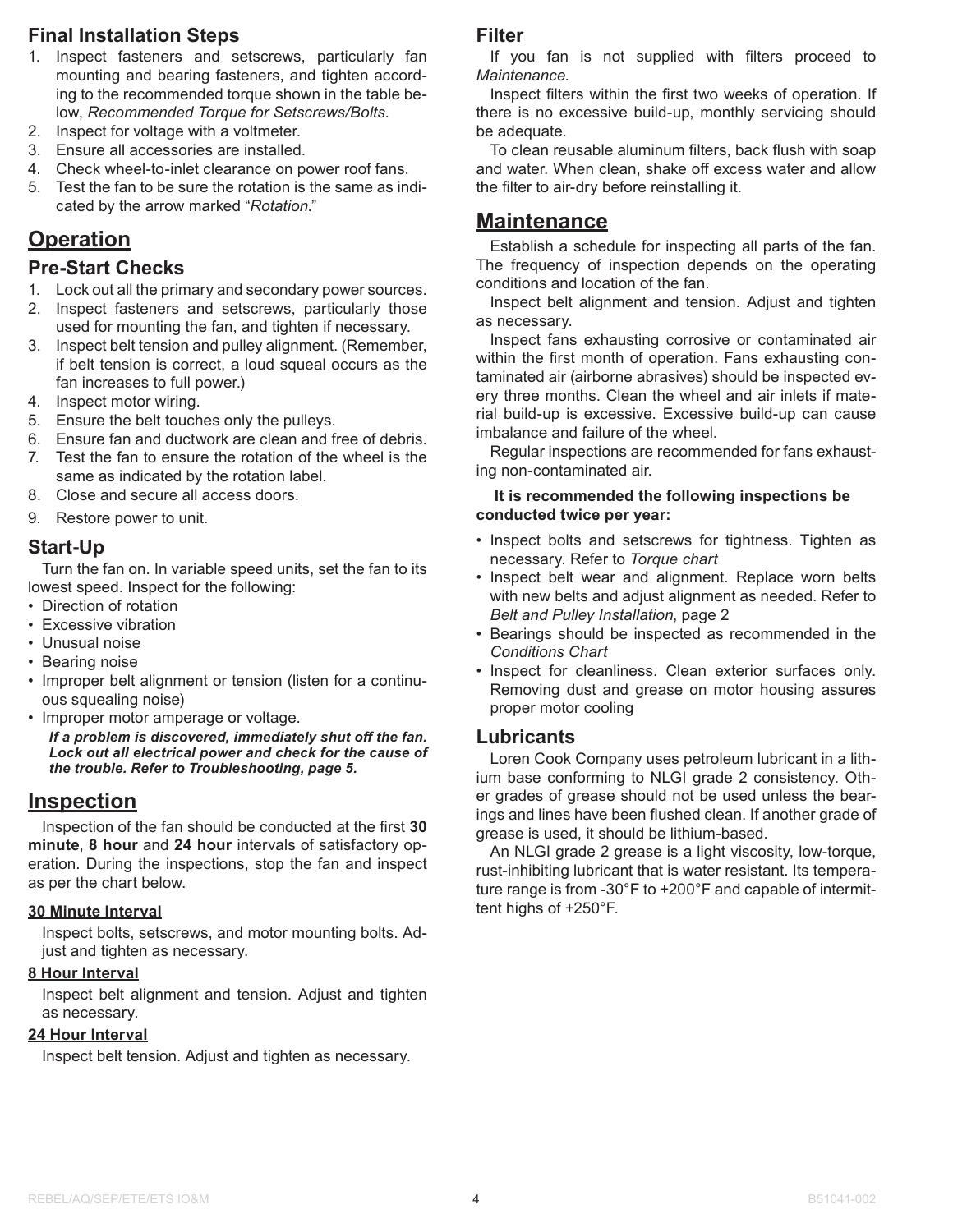## **Motor Bearings**

Motor bearings are pre-lubricated and sealed. Under nor-mal conditions they will not require further maintenance for a period of ten years. However, it is advisable to have your maintenance department remove and disassemble the motor, and lubricate the bearings after three years of operation in excessive heat and or in a contaminated airstream consisting of airborne abrasives.

#### **Conditions Chart**

| <b>RPM</b> | Temp (°F)  | <b>Fan Status</b>     | <b>Greasing Interval</b> |
|------------|------------|-----------------------|--------------------------|
| 100        | Up to 120° | Clean                 | 6 to 12 months           |
| 500        | Up to 150° | Clean                 | 2 to 6 months            |
| 1000       | Up to 210° | Clean                 | 2 weeks to 2 months      |
| 1500       | Over 210°  | Clean                 | Weekly                   |
| Any Speed  | Up to 150° | Dirty                 | 1 week to 1 month        |
| Any Speed  | Over 150°  | Dirty                 | Daily to 2 weeks         |
| Any Speed  | Any Temp   | <b>Very Dirty</b>     | Daily to 2 weeks         |
| Any Speed  | Any Temp   | Extreme<br>Conditions | Daily to 2 weeks         |

## **Fan Bearings**

Fan bearings are lubricated through a grease connector and should be lubricated by the schedule, Conditions Chart, shown above.

For best results, lubricate the bearing while the fan is rotating. Slowly pump grease into the bearing until a slight bead forms around the bearing seals. Excessive grease can burst seals thus reduce bearing life.

In the event the bearing cannot be seen, use no more than three injections with a hand-operated grease gun. In the event that the bearing cannot be seen, use no more than three injections with a hand operated grease gun.

## **Motor Services**

Should the motor prove defective within a one-year period, contact your local Loren Cook representative or your nearest authorized electric motor service representative.

## **Changing Shaft Speed**

All belt driven H-Series fans with motors up to and including 5HP are equipped with variable pitch pulleys. To change the fan speed, perform the following:

- 1. Loosen setscrew on driver (motor) pulley and remove key, if equipped.
- 2. Turn the pulley rim to open or close the groove facing. If the pulley has multiple grooves, all must be adjusted to the same width.
- 3. After adjustment, inspect for proper belt tension.

#### **Speed Reduction**

Open the pulley in order that the belt rides deeper in the groove (smaller pitch diameter).

#### **Speed Increase**

Close the pulley in order that the belt rides higher in the groove (larger pitch diameter). Ensure that the RPM limits of the fan and the horsepower limits of the motor are maintained.

#### **Maximum RPM**

| AQB<br>Size | Maximum RPM | SEP<br>Size | <b>Maximum RPM</b> | ETE/<br><b>ETS</b> | <b>Maximum RPM</b> |
|-------------|-------------|-------------|--------------------|--------------------|--------------------|
| 24          | 1025        | 24          | 1150               |                    | 1160               |
| 30          | 850         | 30          | 850                | 30                 |                    |
| 36          | 725         | 36          | 725                | 36                 | 780                |
| 42          | 625         | 42          | 610                |                    | 665                |
| 48          | 575         | 48          | 565                | 48                 | 660                |
|             |             |             |                    | 50                 | 640                |
|             |             |             |                    | 60                 | 615                |

## **Pulley and Belt Replacement**

- 1. Clean the motor and fan shafts.
- 2. Loosen the motor plate mounting bolts to relieve the belt tension. Remove the belt.
- 3. Loosen the pulley setscrews and remove the pulleys from the shaft.
- 4. If excessive force is required to remove the pulleys, a three-jaw puller can be used. This tool, however, can easily warp a pulley. If the puller is used, inspect the trueness of the pulley after it is removed from the shaft. The pulley will need replacement if it is more than 0.020 inch out of true.
- 5. Clean the bores of the pulleys and place a light coat of oil on the bores.
- 6. Remove grease, rust and burrs from the shaft.
- 7. Place fan pulley on the fan shaft and the motor pulley on the motor shaft. Damage to the pulleys can occur when excessive force is used in placing the pulleys on their respective shafts.
- 8. After the pulleys have been correctly placed back onto their shafts, tighten the pulley setscrews.
- 9. Install the belts on the pulleys. Align and adjust the belts to the proper tension as described in *Belt and Pulley Installation*, page 2.

## **Bearing Replacement**

The fan bearings are pillow block ball bearings.

- 1. Remove the top cap to gain access to the fan.
- 2. Loosen the motor plate mounting bolts and remove the drive belts.
- 3. Remove the propeller from the shaft.
- 4. Remove the four (4) bearing hold-down bolts and then remove the shaft and bearings from the fan as an assembly.
- 5. Measure and record the location of the bearings on the shaft. This will aid the reassembly.
- 6. Loosen the bearing setscrews and remove the bearings from the shaft.
- 7. Remove any imperfections in the shaft using a smooth file or emery cloth.
- 8. Place new bearings on the shaft.
- 9. Locate one of the bearings using the previous measurements and tighten one setscrew.
- 10. Install the propeller on the shaft. Center the propeller in the opening and tighten the bearing bolts.
- 11. Rotate the propeller to allow the bearings to find their center of free movement.
- 12. Align the bearing setscrews and tighten to proper torque. Refer to the *Torque Chart*, page 3.
- 13. Reassemble drive assembly and replace top cap.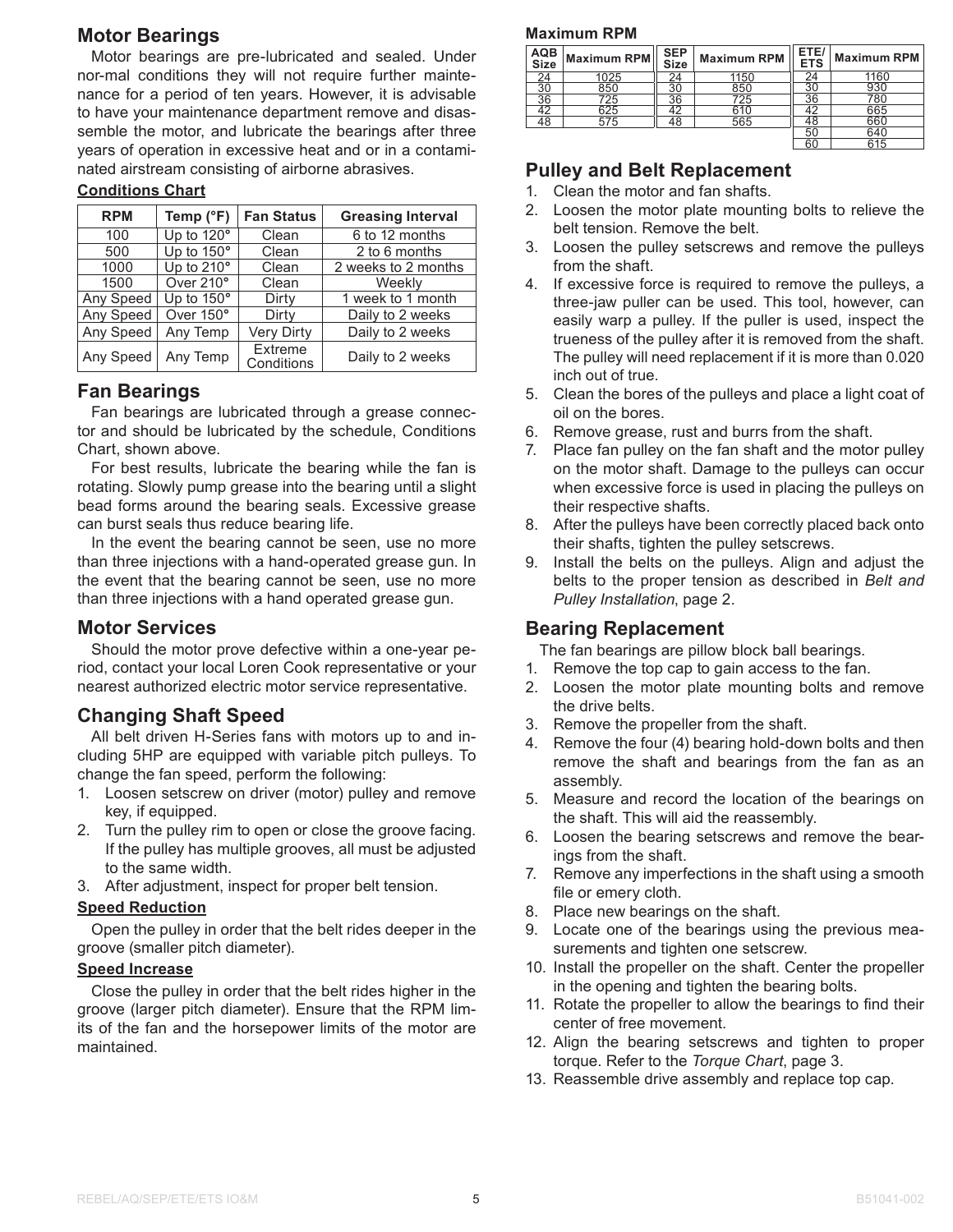### **Propeller and Shaft Replacement Precautions**

- If the shaft is dropped and bent, it may cause unbalanced operation of the fan
- When handling the propeller separately from the shaft, place a support through the hub for lifting, making sure not to injure the finished bore of the propeller
- Never allow the propeller to rest its entire weight on the blades. The propeller and shaft can be lifted by slings around the shaft on each side of the propeller so the propeller is supported by its hub
- If using a chain to lift the propeller, make sure there is sufficient padding on the shaft and propeller. This prevents the scoring of the shaft or injury to the propeller. The chain or cable should be spread with timbers, or braced by some other method to prevent damage to the propeller side plates

## **Troubleshooting**

#### **Problem and Potential Cause**

#### **Low Capacity or Pressure:**

- •Incorrect direction of rotation. Make sure the fan rotates in same direction as the arrows on the motor or belt drive assembly
- •Poor fan inlet conditions. There should be a straight clear duct at the inlet
- •Improper wheel alignment

#### **Excessive Vibration and Noise:**

- Damaged or unbalanced wheel
- •Belts too loose; worn or oily belts
- •Speed too high
- •Incorrect direction of rotation. Make sure the fan rotates in same direction as the arrows on the motor or belt drive assembly
- •Bearings need lubrication or replacement
- •Fan surge

#### **Overheated Motor:**

- Motor improperly wired
- •Incorrect direction of rotation. Make sure the fan rotates in same direction as the arrows on the motor or belt drive assembly
- Cooling air diverted or blocked
- •Improper inlet clearance
- •Incorrect fan RPMs
- •Incorrect voltage

#### **Overheated Bearings:**

- •Improper bearing lubrication
- •Excessive belt tension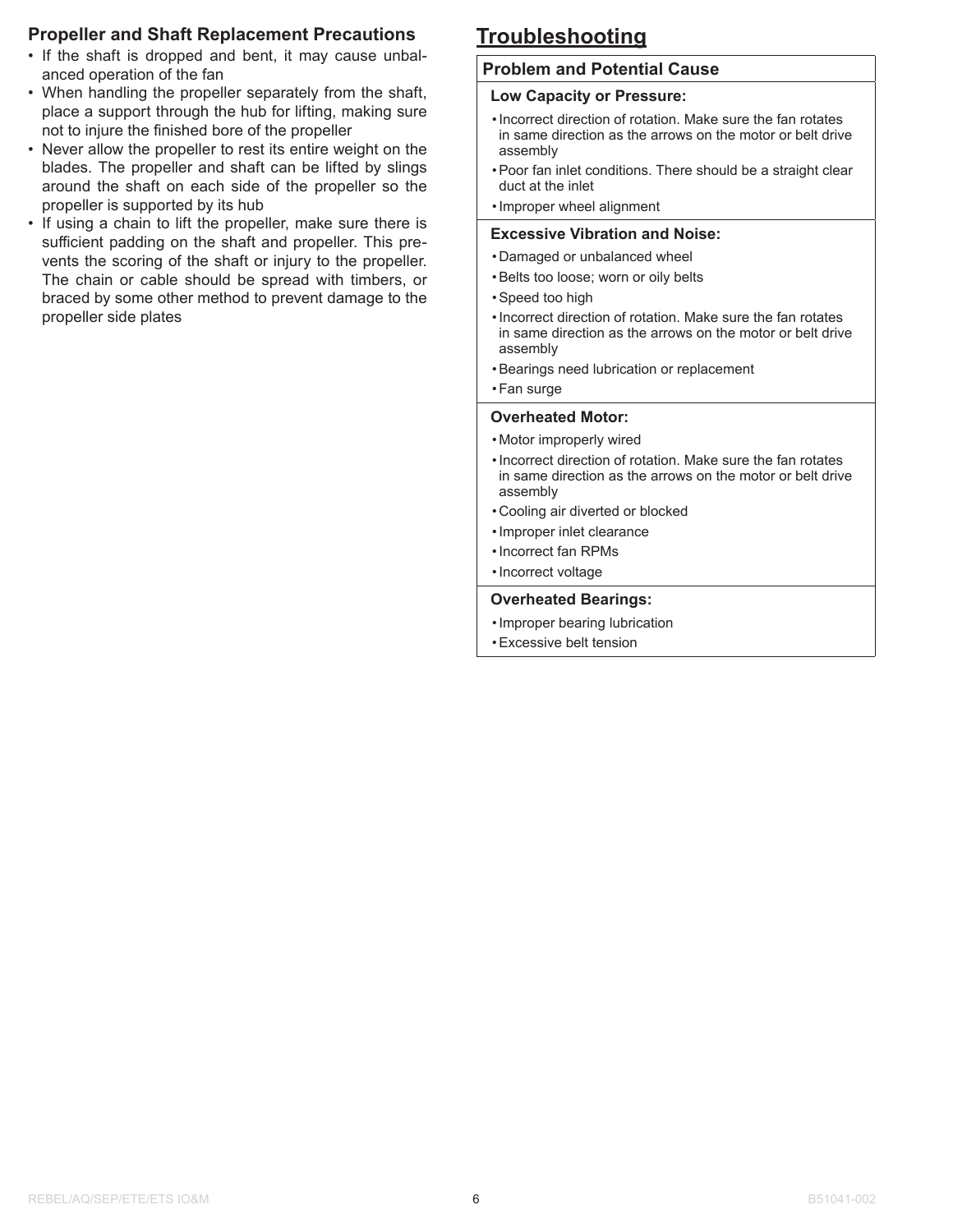## **Parts List**

## **AQB/SEP/AQD**





| Part           | <b>Description</b>             |                     |                      |         |                |  |
|----------------|--------------------------------|---------------------|----------------------|---------|----------------|--|
| No.            | Size 24                        | Size 30             | Size 36              | Size 42 | Size 48        |  |
| 1              |                                |                     | <b>Baffle</b>        |         |                |  |
| $\overline{2}$ |                                |                     | <b>Driver Sheave</b> |         |                |  |
| 3              |                                |                     | <b>Belt Set</b>      |         |                |  |
| 4              |                                |                     | <b>Driven Sheave</b> |         |                |  |
| 5              |                                | Upper Post (4)      | Upper Post (8)       |         | Upper Post (8) |  |
| 6              |                                |                     | Shaft                |         |                |  |
| $\overline{7}$ |                                |                     | <b>Birdscreen</b>    |         |                |  |
| 8              | <b>Power Assembly</b>          |                     |                      |         |                |  |
| 9              | 3/8" Nut (4)<br>3/8" Nut (8)   |                     |                      |         |                |  |
| 10             | 3/8" Bolt (4)<br>3/8" Bolt (9) |                     |                      |         |                |  |
| 11             | Bearings (2)                   |                     |                      |         |                |  |
| 12             | <b>Cast Propeller Assembly</b> |                     |                      |         |                |  |
| 13             | <b>Motor Plate</b>             |                     |                      |         |                |  |
| 14             | Base                           |                     |                      |         |                |  |
| 15             | Venturi                        |                     |                      |         |                |  |
| 16             | Lower Posts (4)                |                     |                      |         |                |  |
| 17             |                                | <b>Baffle Brake</b> |                      |         |                |  |
| 18             | Isolators (4)                  |                     |                      |         |                |  |
| 19             | Motor                          |                     |                      |         |                |  |





| Part | <b>Description</b> |                                          |  |  |  |  |
|------|--------------------|------------------------------------------|--|--|--|--|
| No.  | Size 12            | Size 24                                  |  |  |  |  |
| 1    |                    | Baffle                                   |  |  |  |  |
| 2    |                    | 5/16" Bolt (12)                          |  |  |  |  |
| 3    |                    | Upper Post (4)                           |  |  |  |  |
| 4    |                    | <b>Birdscreen</b>                        |  |  |  |  |
| 5    |                    | Lower Post (4)                           |  |  |  |  |
| 6    | 5/16" Nut (4)      |                                          |  |  |  |  |
| 7    | Motor              |                                          |  |  |  |  |
| 8    | Propeller          |                                          |  |  |  |  |
| 9    |                    | <b>Motor Plate</b><br><b>Motor Plate</b> |  |  |  |  |
| 10   | Base               |                                          |  |  |  |  |
| 11   | Venturi            |                                          |  |  |  |  |
| 12   | Isolator (4)       |                                          |  |  |  |  |
| 13   | Power Assembly     |                                          |  |  |  |  |